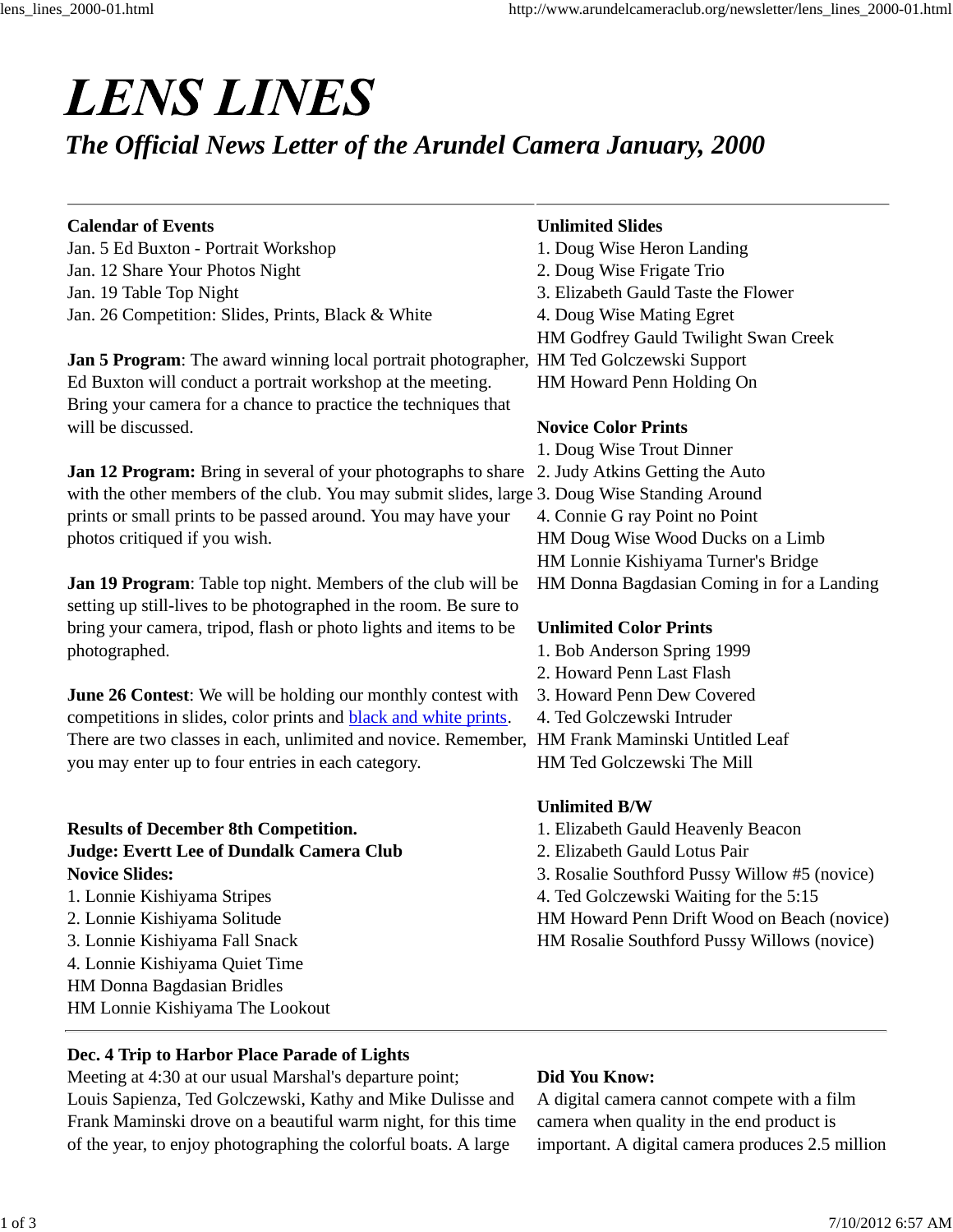family-type crowd was in attendance, filled with the Christmas Spirit, adding to an enjoyable evening.

**Diana Listmann** has acquired the necessary points to reach the Bronze Level of Achievement.

**Record Crowd** There seems to have been a record crowd at the **The Arundel Camera Club** meets every December 8, 1999 meeting. Everyone in the club deserves a blue ribbon for this achievement since so many have contributed their efforts to make our club interesting, successful and a worthwhile P.M. at Severna High School, 60 Robinson place to be each Wednesday night.

**Thanks to the work of Dan Frame,** the Arundel Camera Club now has a Web Page. The URL is http://start.at/acc. The web page contains text of newsletters, bylaws, contest rules and the previous month's winners. There are also links to web pages for individual members and other useful sites.

**Our annual Christmas Party** at the Gauld's residence was a huge success with more than enough goodies to eat and drink, congenial conversation, and many happy faces. Our host and hostess obviously worked diligently to provide the club members President Howard Penn (410)-544-1742 with the happy spirit of the holidays. One of the highpoints of the festivities occurred when one of the guests won the coveted prize in the gift game made famous by Bill Bevan.

**Theme Contest for March, 2000 Slides -** Young and Old Together **Prints -** Low-Light Photography **B/W -** Near/Far subjects

**FOR SALE:** Beseler PM2A Color Analyzer, \$225, Gossen LunaPro SBC Exposure Meter \$75, both items in excellent working condition. Call Ray Haas at (410) 267-0795

**On Dec 12,** Elizabeth Gault, Godfrey Gauld, Diana Listmann, Jean Friday, Howard Penn, Karl Porter and Frank Maminski journeyed to the Harundale Public Library and hung many of the club's photos for an exhibit. If you are in the area stop in and enjoy the exhibit.

*Select from any highlighted entry, or click on 'back' button to exit this page...*

| Home!              | <b>Club News</b><br>$&$ Events | <b>RESERVED!</b>                  | Member<br>Galleries |
|--------------------|--------------------------------|-----------------------------------|---------------------|
| <b>Guest Book!</b> | About Us                       | Join ACC<br><b>Mailing List!</b>  | Links               |
|                    |                                | Content comments and suggestions? |                     |

Web page design and maintenance by club member, Dan Frame. Site and general contents *©1998-2001 Arundel Camera Club*.

pixels while a 35 mm transparency produces an equivalent of 20 million pixels. This gives the film camera a sharper image combined with more detail and color variations.

Wednesday evening when school is in session. We meet at 7:30 and usually end around 9:00 Road, Severna Park in room G144. Meetings are open to the public, but only dues paying members may enter competitions. Annual dues are \$15.00 per adult, \$7.50 per full-time student.

If a second family member joins the club, the second member's dues are discounted 50% - \$7.50.

For further information, feel free to call any of the club's officers:

VP Programs Karl Porter (410)-987-4196 VP Contest Doug Wise (410)-573-0187 Treasurer Diana Listmann (410)-647-0937 Newsletter Frank Maminski (410)-766-3698